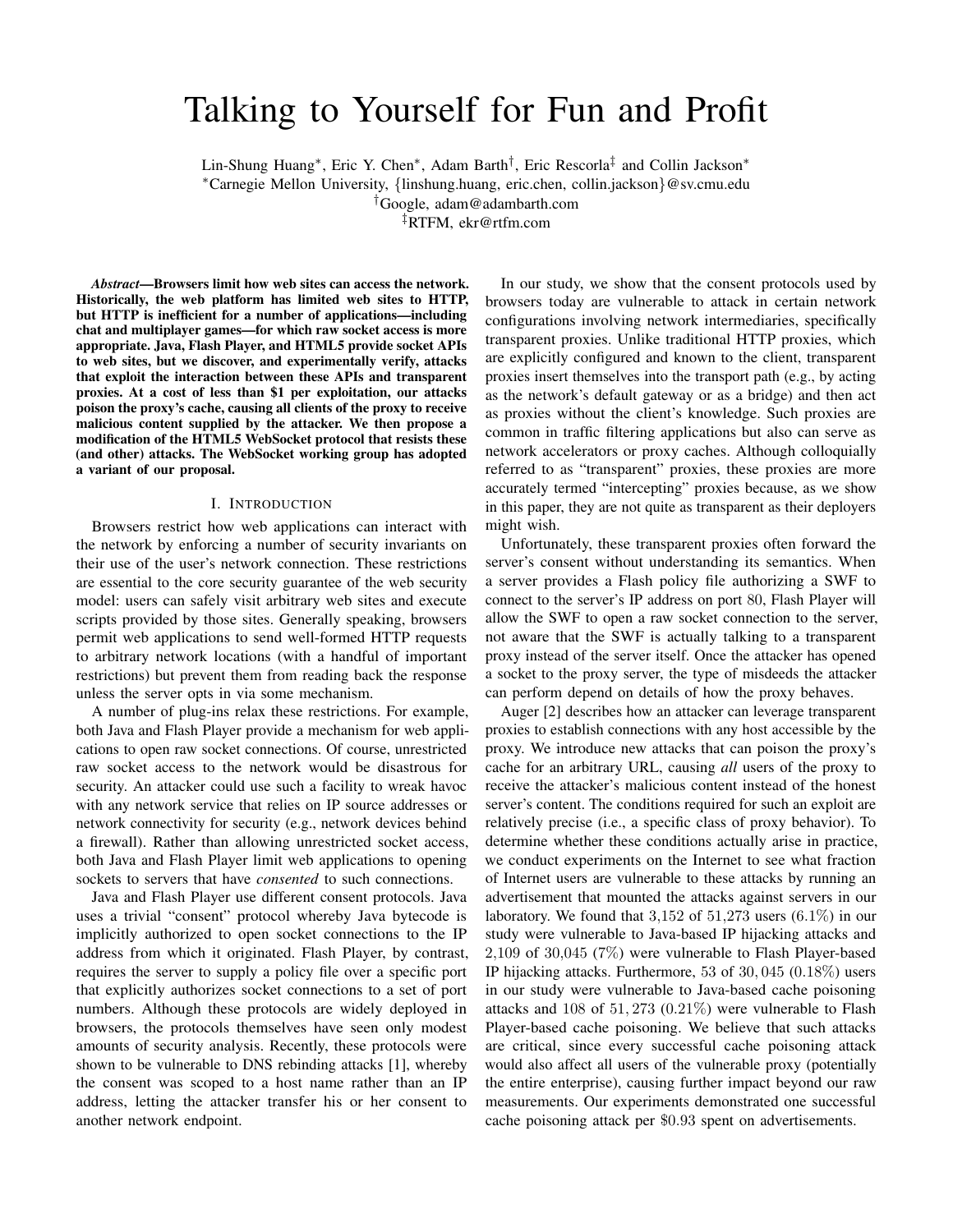Raw socket APIs let web applications provide functionality that is difficult to provide with only HTTP networking APIs. Rather than simply recommending that raw socket access be removed from the web platform, we study the question of how to design a consent protocol that is robust to oblivious intermediaries. As a starting point, we consider the protocol for HTML5's socket API, WebSockets [3], [4]. WebSockets uses an "in-band" consent protocol whereby the browser exchanges messages with the server over a socket before handing the socket over to the web application.

We show, empirically, that the current version of the WebSocket consent mechanism is vulnerable to proxy cache poisoning attacks. Even though the WebSocket handshake is based on HTTP, which should be understood by most network intermediaries, the handshake uses the esoteric "Upgrade" mechanism of HTTP [5]. In our experiment, we find that many proxies do not implement the Upgrade mechanism properly, which causes the handshake to succeed even though subsequent traffic over the socket will be misinterpreted by the proxy.

Building upon our analysis and empirical measurements on strawman protocols, we propose improving the WebSocket protocol by randomizing the attacker-controlled bytes sent on the wire. By encrypting the bytes sent on the wire using a stream cipher with a fresh random nonce for each protocol frame, the attacker cannot choose arbitrary bytes on the wire, making it difficult to confuse the receiver into performing undesirable actions. Our essential insight is that protocol designers should consider how attackers can manipulate these protocols to exploit network intermediaries that unintentionally proxy the consent of the remote server without understanding its semantics.

*Contributions.* The main contributions of this paper can be summarized as follows:

- We introduce a new class of attacks that poisons the HTTP caches of transparent proxies via socket APIs in Flash Player and Java, causing malicious content of the attacker's choice to be served by the proxy to all of its users. Our experiments verify that roughly 7% of Internet users are vulnerable to Auger's IP hijacking attacks, while 0.2% are vulnerable to our cache poisoning attacks.
- We demonstrate these attacks on HTML5 WebSocket strawman protocols. We propose improving the WebSocket protocol by encrypting the bytes sent on the wire using a stream cipher, making the payload data appear random to network entities that are oblivious to WebSockets. In response to our suggestion, the WebSocket protocol working group adopted a variant of our proposal that masks attacker-controlled bytes with XOR "encryption" instead of a stream cipher.

*Organization.* The rest of this paper is organized as follows. Section II explains the existing network access mechanisms in browsers. Section III details our attacks on Flash Player and Java, including our experimental verification. Section IV demonstrates attacks on HTML5 WebSocket strawman protocols and presents our proposal. Section V places our work in the context of related work. Section VI concludes.

#### II. BACKGROUND: NETWORK ACCESS IN THE BROWSER

In this section, we review the network access mechanisms browsers provide to web applications in the context of a threat environment. Consider a network topology in which the user connects to the Internet via a transparent proxy, as is common in enterprise networks. The transparent proxy intercepts outbound HTTP requests, perhaps to monitor employee network access, to enforce a security policy, or to accelerate web traffic.

In this scenario, we wish the browser to enforce a set of security policies that prevent malicious web sites from interacting arbitrarily with other hosts from the client's IP address. Our assumption is that the user visits the malicious web site, that the browser properly enforces its security policy, and that the attacker has no direct control over the network intermediaries. The relevant question, then, is what security policy should the browser enforce on the malicious web site's network access?

#### *A. Same-Origin Policy*

One natural response to the threat of web attackers is to simply forbid web applications running in the browser from communicating with any server other than the one hosting the application. This model, called the *same-origin policy*, was first introduced for Java applets. Java was originally designed as a general purpose programming language and so, unsurprisingly, offers generic networking primitives, including an API that lets the programmer request the virtual machine to open a raw socket to an arbitrary network address and port. If the virtual machine fulfilled these requests unconditionally, these API would be extremely dangerous. For this reason, Java allows network connections only to the source of the Java bytecode.<sup>1</sup> The policy appears, *a priori*, safe; how much harm can you cause if you're talking only to yourself?

Unfortunately, Java's notion of "source" has proved to be quite problematic. One natural definition of "source" is to simply compare host names, but there is no guarantee that the same host name will always be bound to servers controlled by the same entity. In particular, if the Java virtual machine does its own name resolution, then the system becomes vulnerable to DNS rebinding attacks [1], [6]. In these attacks, the victim visits the attacker's web site (e.g., attacker.com) while the attacker's DNS server responds to user's initial DNS query with an A record pointing to the attacker's server but with a short time-to-live. The client downloads the Java applet, which then opens a socket to attacker.com. Because the DNS response has expired, the Java virtual machine resolves the host name again, but this time the attacker serves an A record pointing to the target server, letting the applet (which is under the attacker's control) open a socket to the target server from the client's IP address. DNS rebinding attacks have been known for a long time and are addressed by basing access control decisions on the IP address rather than the host name, either directly by checking against the IP address (as in Java) or by

<sup>&</sup>lt;sup>1</sup>These restrictions do not apply to signed applets which the user has accepted. Those applets have the user's full privileges.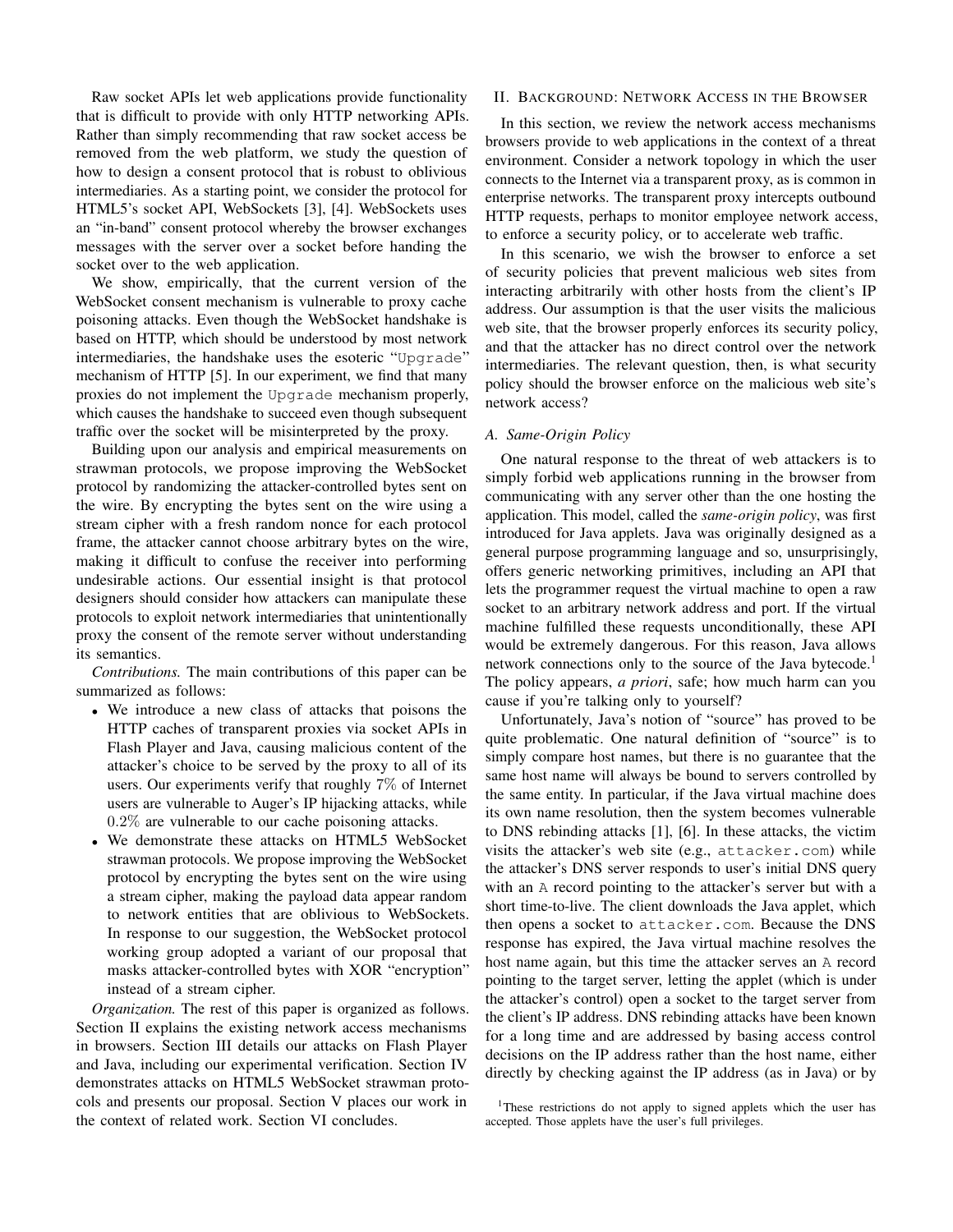*pinning*, forcing a constant mapping between DNS name and IP address regardless of the time-to-live of the DNS response.

# *B. Verified-Origin Policy*

Unfortunately, the same-origin policy, strictly construed, is quite limiting: many web application developers wish to communicate with other web sites, for example to incorporate additional functionality or content (including advertisements). Allowing such communication is unsafe in the general case, but the browser can safely allow communication as long as it verifies that the target site consents to the communication traffic. There are a number of Web technologies that implement this *verified-origin policy* [7]:

*1) Flash Cross-Domain Policies:* Prior to letting a SWF open a socket connections to a server, Flash Player first connects to the site and fetches a cross-domain policy file<sup>2</sup>: an XML blob that specifies the origins that are allowed to connect to that site [9]. The location of the policy file is itself subject to a number of restrictions, which make it more difficult for an attacker who has limited access to the target machine to generate a valid file. For instance, policy files hosted on ports  $>$  1024 cannot authorize access to ports  $<$  1024.

Flash Player uses the same general mechanism to control access both to raw sockets and to cross-domain HTTP requests. As with Java, Flash Player's consent mechanism was vulnerable to DNS rebinding attacks in the past<sup>3</sup>. Indeed, the mechanism described above where the cross-domain policy file is always checked is a response to some of these rebinding attacks which exploited a *time-of-check-time-of-use* (TOCTOU) issue between the browser's name resolution and that performed by Flash Player.

*2) JavaScript Cross-Origin Communication:* Until recently, network access for JavaScript applications was limited to making HTTP requests via XMLHttpRequest. Browsers heavily restrict these requests and forbid requesting crossorigin URLs [10]. Recently, browser vendors have added two mechanisms to allow web applications to escape (hopefully safely) from these restrictions.

*a) CORS: Cross-Origin Resource Sharing* (CORS) [11] allows web applications to issue HTTP requests to sites outside their origin. When a web application issues a cross-origin XMLHttpRequest, the browser includes the application's origin in the request in the Origin header. The server can authorize the application to read back the response by echoing the contents of the Origin request header in the Access-Control-Allow-Origin response header. This consent-based relaxation of the same-origin policy makes it easier for different web applications to communicate in the browser.

*b) WebSockets:* Although CORS is targeted only at HTTP requests, WebSockets [4] lets web applications open a socket connection to any server (whether or not the server is in the application's own origin) and send arbitrary data. This feature is extremely useful, especially as an optimization for scenarios in which the server wishes to asynchronously send data to the client. Currently, such applications use a rather clumsy set of mechanisms generally known as Comet [12]. Like Flash Player and CORS, WebSockets uses a verified-origin mechanism to let the target server consent to the connection. Unlike Flash Player and CORS, the verification is performed over the same socket connection as will be used for the data (using a cryptographic handshake where the server replies to a client-provided nonce). This handshake is initiated by the browser and only after the handshake has completed does the browser allow the application to send data over the raw socket, which we further discuss in Section IV.

## III. ATTACKS ON JAVA AND FLASH SOCKETS

As the history of DNS rebinding issues suggest, designing a robust same-origin or verified-origin policy is a challenging problem. Previous designs have been extremely subject to TOCTOU issues. In this section, we describe and demonstrate a new class of vulnerabilities which affect all the major existing and proposed same-origin and verified-origin policies, with the exception of CORS. Using the raw socket APIs available to web applications, our attacks exploit the existence of transparent proxies in networks and, in particular, their confusion about how to handle mismatches between the HTTP Host header and the destination IP address of the connection they are intercepting.

*A. Vulnerabilities*

Consider the situation in which the user is behind a transparent proxy and visits attacker.com. The attacker embeds a malicious SWF served from attacker.com, and the browser uses Flash Player to run the SWF. The attacker can now mount a number of different attacks, depending on how the proxy behaves.

*1) Route by Host Header:* When using a traditional proxy, the browser connects directly to the proxy and sends an HTTP request, which indicates to the proxy which resource the browser wishes to retrieve. When a transparent proxy intercepts an HTTP request made by a browser, the proxy has two options for how to route the request:

- The HTTP Host header.
- The IP address to which the browser originally sent the request.

Unfortunately, as described by Auger [2], if the proxy routes the request based on the Host header, an attacker can trick the proxy into routing the request to any host accessible to the proxy, as depicted in Figure 1:

- 1) The attacker hosts a permissive Flash socket policy server on attacker.com:843 that allows access to every port from every origin.
- 2) The attacker's SWF requests to open a raw socket connection to attacker.com:80 (which has IP address 2.2.2.2).
- 3) Flash Player connects to attacker.com:843 and retrieves the attacker's socket policy file, which indicates that the server has opted into the socket connection.

<sup>&</sup>lt;sup>2</sup>This description is a simplification of Flash Player's security policy [8].

<sup>&</sup>lt;sup>3</sup>The DNS rebinding issues in Flash Player were fixed in version 9.0.115.0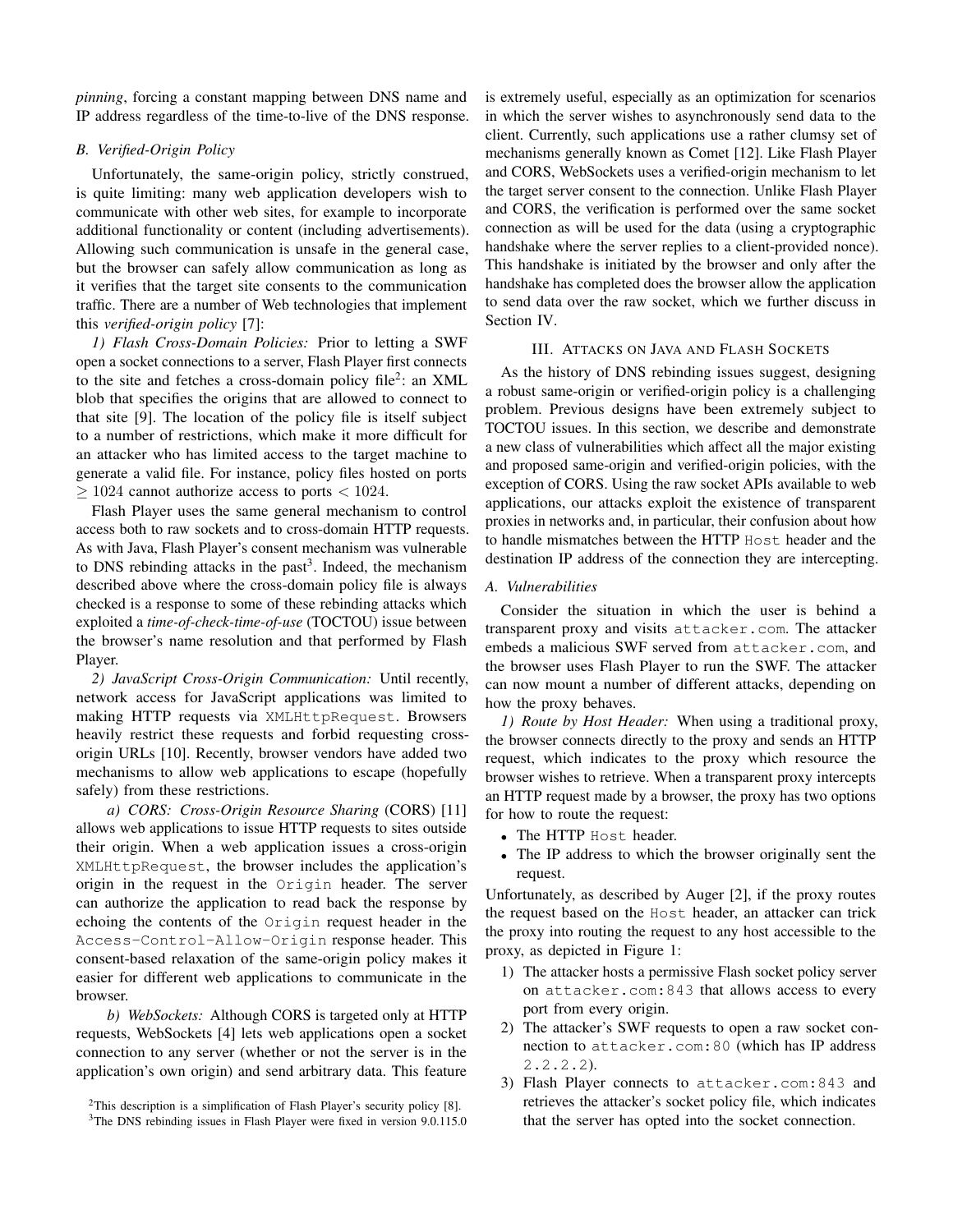

Fig. 1. IP hijacking attack

- 4) Flash Player lets the attacker's SWF open a new socket connection to attacker.com:80.
- 5) The attacker's SWF sends a sequence of bytes over the socket crafted with a fake Host header as follows:

GET / HTTP/1.1 Host: target.com

- 6) The transparent proxy treats these bytes as an HTTP request and routes the request according to the Host header (and *not* on the original destination IP address). Notice that the request is routed to target.com:80 (which has an IP address of  $1.1.1.1$ ).
- 7) The target server responds with the document for the URL http://target.com/, requested from the client's IP address, and the transparent proxy forwards the response to the attacker's SWF.

Notice that Flash Player authorized the attacker's SWF to open a socket to the attacker's server based on a policy file it retrieved from the attacker's server. However, the transparent proxy routed the request to a different server because the socket API let the attacker break the browser's security invariant that the Host header matched the destination IP address, leading to the vulnerability. Alternatively, the attacker can try to trick the proxy into tunneling a raw socket connection to the target server by using the HTTP CONNECT method [13] in step 5:

```
CONNECT target.com:80 HTTP/1.1
Host: target.com:80
```
By leveraging the user's machine to connect to other hosts in the Internet over these proxies, the attacker may hijack a user's IP address to perform misdeeds and frame the user. For example, the attacker may generate fake clicks on pay-per-click web advertisements to increase their advertising revenue [14], using different client IP addresses. IP hijacking attacks may also allow web attackers to access protected web sites that authenticate by IP address, or send spam email from the victim user's IP address.

An attacker can also exploit Java sockets in the same way. The attack steps are identical, except that the attacker need not host a policy file because Java implicitly grants applet the authority to open socket connections back to its origin server without requiring the server to consent.

*2) Cache by Host Header:* In the attacks described in the previous section, we considered transparent proxies that route HTTP requests according to the Host header. However, not all proxies are configured that way. Some proxies route the request to the original destination IP address, regardless of the Host header. Although these proxies are immune to IP hijacking attacks, we find that the attacker can still leverage some of these proxies to mount other attacks.

In particular, some transparent proxies that route by IP are also caching proxies. As with routing, proxies can cache responses either according to the Host header or according to the destination IP address. If a proxy routes by IP but caches according to the Host header, we discover that the attacker can instruct the proxy to cache a malicious response for an arbitrary URL of the attacker's choice, as shown in Figure 2:

- 1) The attacker's Java applet opens a raw socket connection to attacker.com:80 (as before, the attacker can also a SWF to mount a similar attack by hosting an appropriate policy file to authorize this request).
- 2) The attacker's Java applet sends a sequence of bytes over the socket crafted with a forged Host header as follows: GET /script.js HTTP/1.1 Host: target.com
- 3) The transparent proxy treats the sequence of bytes as an HTTP request and routes the request based on the original destination IP, that is to the attacker's server.
- 4) The attacker's server replies with malicious script file with an HTTP Expires header far in the future (to instruct the proxy to cache the response for as long as possible).
- 5) Because the proxy caches based on the Host header, the proxy stores the malicious script file in its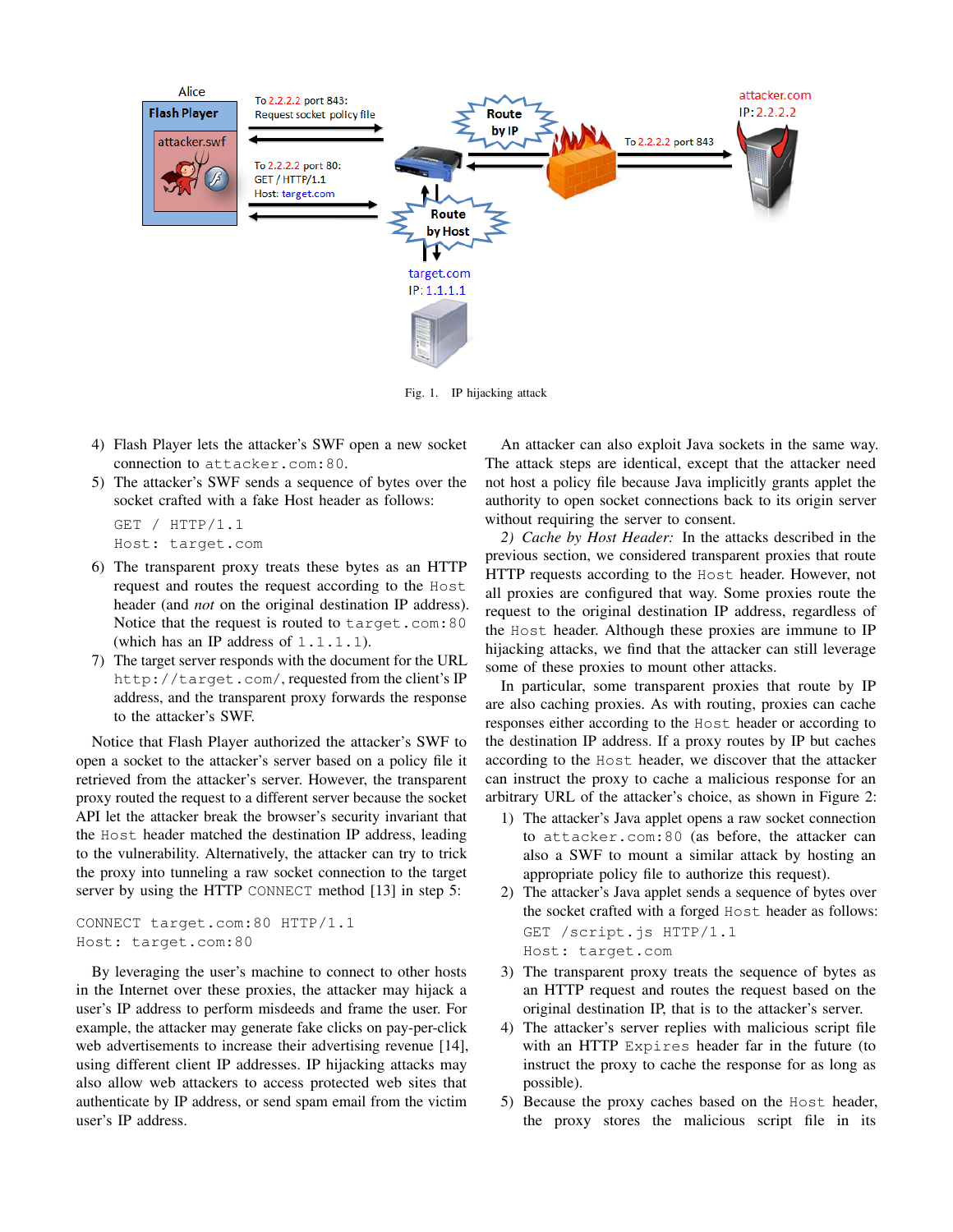

Fig. 2. Cache poisoning attack

cache as http://target.com/script.js, not as http://attacker.com/script.js.

6) In the future, whenever any client requests http://target.com/script.js via the proxy, the proxy will serve the cached copy of the malicious script.

One particularly problematic variant of this attack is for the attacker to poison the cache entry for Google Analytics, http://www.google-analytics.com/ga.js. Every user of the proxy (possibly the entire enterprise) will now load the attacker's malicious JavaScript into every page that uses Google Analytics, which is approximately 57% of the top 10,000 web sites [15]. Because the Google Analytics JavaScript runs with the privileges of the embedding web site, the attacker is able to effectively mount a persistent cross-site scripting attack against the majority of the Internet, as viewed by users of the proxy.

## *B. Experiment*

The attacks described above have very specific network configuration requirements. To determine how commonplace these network configurations are on the Internet, we developed proof-of-concept exploits for both the IP hijacking and cache poisoning attacks using both Flash Player and Java. We then ran an advertisement on a public advertising network that mounted the attacks against servers in our laboratory.

*1) Methodology:* Our experiment consisted of two machines in our laboratory, with different host names and IP addresses. One machine played the role of the target server and the other played the role of the attacking server. The target was a standard Apache web server. The attacking server ran a standard Apache web server and a Flash socket policy server on port 843. We used a rich media banner advertisement campaign on an advertising network to serve our experimental code to users across the world. Our advertisement required no user interaction, and was designed to perform the following tasks in the user's web browser:

*a) IP Hijacking:* Our advertisement opens a raw socket connection back to the attacking server using both Java and Flash Player. The attacking server runs a custom Flash socket policy server on port 843 that allows Flash socket connections to port 80 from any origin. Upon a successful connection, the advertisement spoofs an HTTP request over the socket by sending the following request:

```
GET /script.php/<random> HTTP/1.1
Host: target.com
```
The attacking server and the target server each host a PHP file at /script.php, but because these files are different we can easily determine which server the request went to. The random value on the end of the URL serves to bypass caches used by plug-ins, browsers, or proxies. Alternatively, we could have included the random value in the query string (i.e., after a ? character) but some caching proxies treat URLs containing query strings inconsistently.

If the HTTP response was from the target server instead of from the attacking server, that is direct evidence that the request was routed by the Host header, which implies that the user is vulnerable to IP hijacking.

*b) Cache Poisoning:* In the previous test, the script files were served with Cache-Control: public, Last-Modified and Expires response headers that allowed them to be cached for one year. To check whether the socket connection has poisoned the proxy's cache, we added a script tag to our advertisement that attempts to load a script from the target server at http://target.com/script.php/<random>, reusing the random value from the previous request.

Because the random value was only used previously via the socket API, this URL will not be present in the browser's HTTP cache (as the browser does not observe the bytes sent over the socket). By checking the contents of the response (specifically, a JavaScript variable), we can determine whether the script was from the attacker or the target server. If we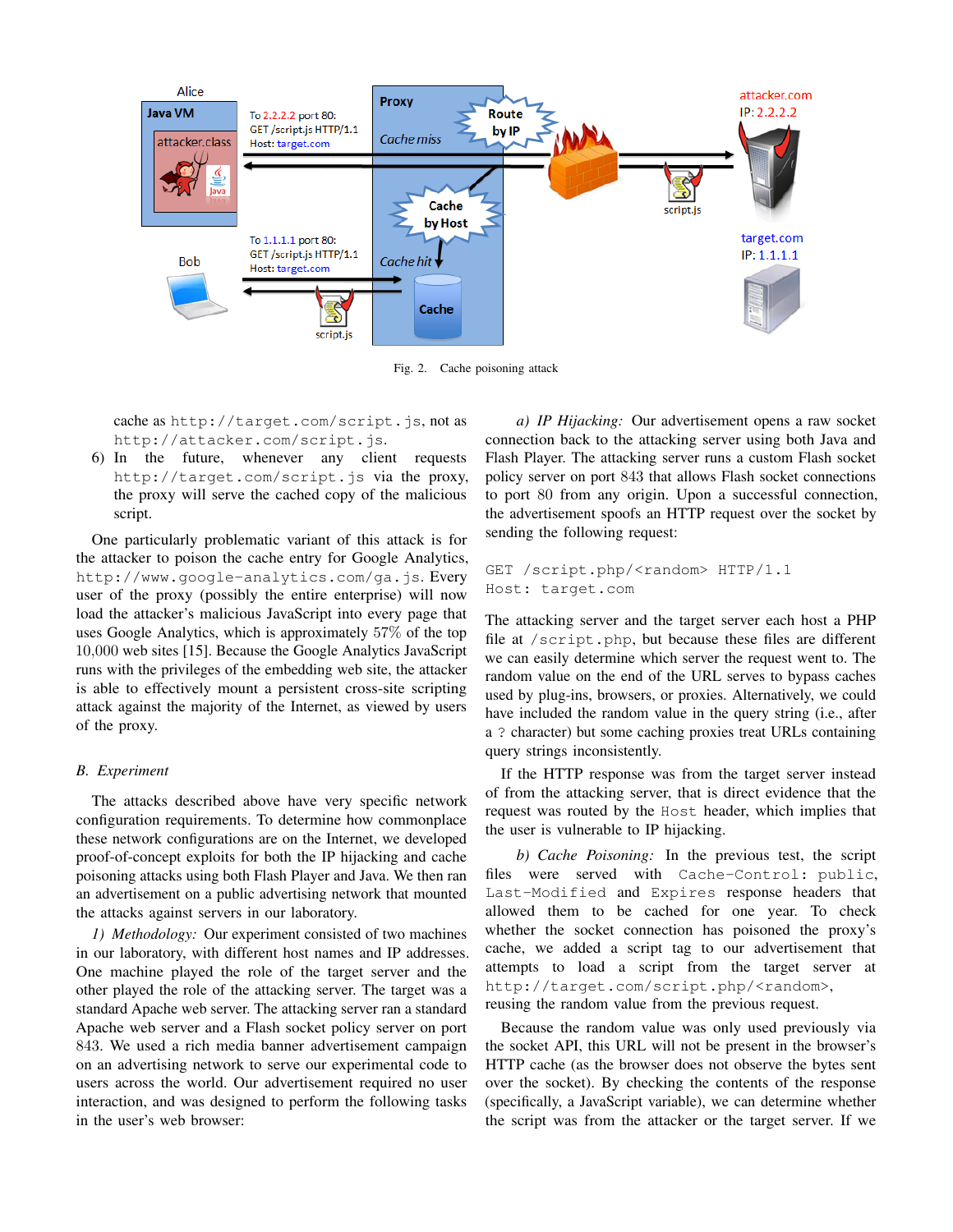|                                               | Flash Player | Java  |
|-----------------------------------------------|--------------|-------|
| Spoof request routed to target*               | 3152         | 2109  |
| Spoof request routed to attacker              | 47839        | 26759 |
| Script file cached from target                | 51163        | 26612 |
| Script file cached from attacker <sup>†</sup> | 108          | 53    |

TABLE I HTTP HOST HEADER SPOOFING VIA PLUG-IN SOCKETS

|                                               | POST-based | Upgrade-based | CONNECT-based |
|-----------------------------------------------|------------|---------------|---------------|
| Handshake pass and spoof request ignored      | 47741      | 47162         | . 1204        |
| Spoof request routed to target*               | 1376       |               |               |
| Spoof request routed to attacker              |            | 174           |               |
| Script file cached from target                | 54519      | 54526         | 54534         |
| Script file cached from attacker <sup>†</sup> |            |               |               |

TABLE II

HTTP HOST HEADER SPOOFING VIA HTML5 WEBSOCKET STRAWMAN PROTOCOLS

 $\star$  Allows attacker to open a direct socket from the client to an arbitrary server † Allows attacker to poison the HTTP cache of all clients of the proxy

receive the version of the script hosted on the attack server, we can deduce that a transparent proxy has cached the response.

*2) Results:* We ran our advertisement on five successive days in March 2011, spending \$100 in total. We garnered a total of 174,250 unique impressions. We discarded repeat visits by the same users by setting a cookie in the user's browser. The advertisement ran our JavaScript, SWF, and Java bytecode without user intervention and sent results back to server in our laboratory after completing the experiment. If the user closed the browser window or navigated away before the experiment finished running, we did not receive the results from that part of the experiment. We collected 51,273 results from SWFs and 30,045 results from Java applets (19,117 of the impressions produced results from both tests). The most likely reason for the low response rate is that the loading time of our SWF and Java applet was noticeably slow, and users did not stay on the page long enough for the experiment to run. Our experimental results show that both IP hijacking attacks and cache poisoning exist in real world scenarios, as shown in Table I.

*a) IP Hijacking:* In the IP hijacking test using Flash sockets, we observed that the spoofed request was routed back to the attacking server on 47,839 of 51,273 impressions (93.3%), suggesting that the client made a direct connection or the network intermediaries routed regardless of the Host header. We logged 233 of  $51,273$  impressions  $(0.4\%)$  where the Flash socket failed to open, possibly due to firewalls that blocked port 843, preventing Flash Player from fetching the socket policy file. There were 49 cases where the client received an HTML error message, possibly generated by a transparent proxy that blocked the spoofed request. On 3,152 impressions  $(6.1\%)$  the spoofed request was routed by the Host header to the target server, indicating vulnerability to IP hijacking.

Using Java sockets, we observed that 26,759 of 30,045 impressions (89.1%) received the response from the attacker's server, implying that they were routing on IP. Out of 30,045 impressions, there were 1,134 (3.8%) connection errors that threw Java exceptions and 43 that received an HTML error

message. We found that 2,109 of 30,045 impressions (7%) routed on the Host header, allowing IP hijacking attacks.

*b) Cache Poisoning:* In the cache poisoning test using Flash sockets, we observed that 51,163 of 51,273 impressions (99.8%) were able to fetch the script from the target. There were 2 cases where the client reported an error response. However, we discovered that the cache poisoning attack was successful on 108 of 51,273 impressions (0.21%). This suggests that some transparent proxies route HTTP requests by IP but cache according to the Host header.

In our cache poisoning test using Java sockets, we observed 26,612 of 30,045 impressions (88.6%) retrieved the response from the target server. We observed that 3,680 of 30,045 impressions (12.2%) caused exceptions when using Java to interrogate the results of the second query, which we were unable to determine whether the cache poisoning succeeded or not. Similarly to the results using Flash sockets, there were 53 of 30,045 impressions (0.18%) that reported a successful cache poisoning attack.

Our results show that the attacker may achieve a cost efficiency of 1.08 successful cache poisoning attacks per dollar spent, using Flash sockets on advertising networks. Note that each successful cache poisoning attack would in effect compromise other users of the vulnerable proxy, beyond our measurement.

#### IV. ATTACKS ON WEBSOCKET PROTOCOLS

One diagnosis of the cause of the Java and Flash socket vulnerabilities is that both use an out-of-band mechanism to authorize socket connections. Because intermediaries are oblivious to these out-of-band signals, they misinterpret the information sent over the socket by the attacker. In this section, we consider three in-band signaling mechanisms for authorizing socket connections, all based on HTTP. The first is a POSTbased handshake of our own invention to illustrate some of the design issues. The second is the state-of-the-art Upgradebased handshake used by HTML5. The third is an experimental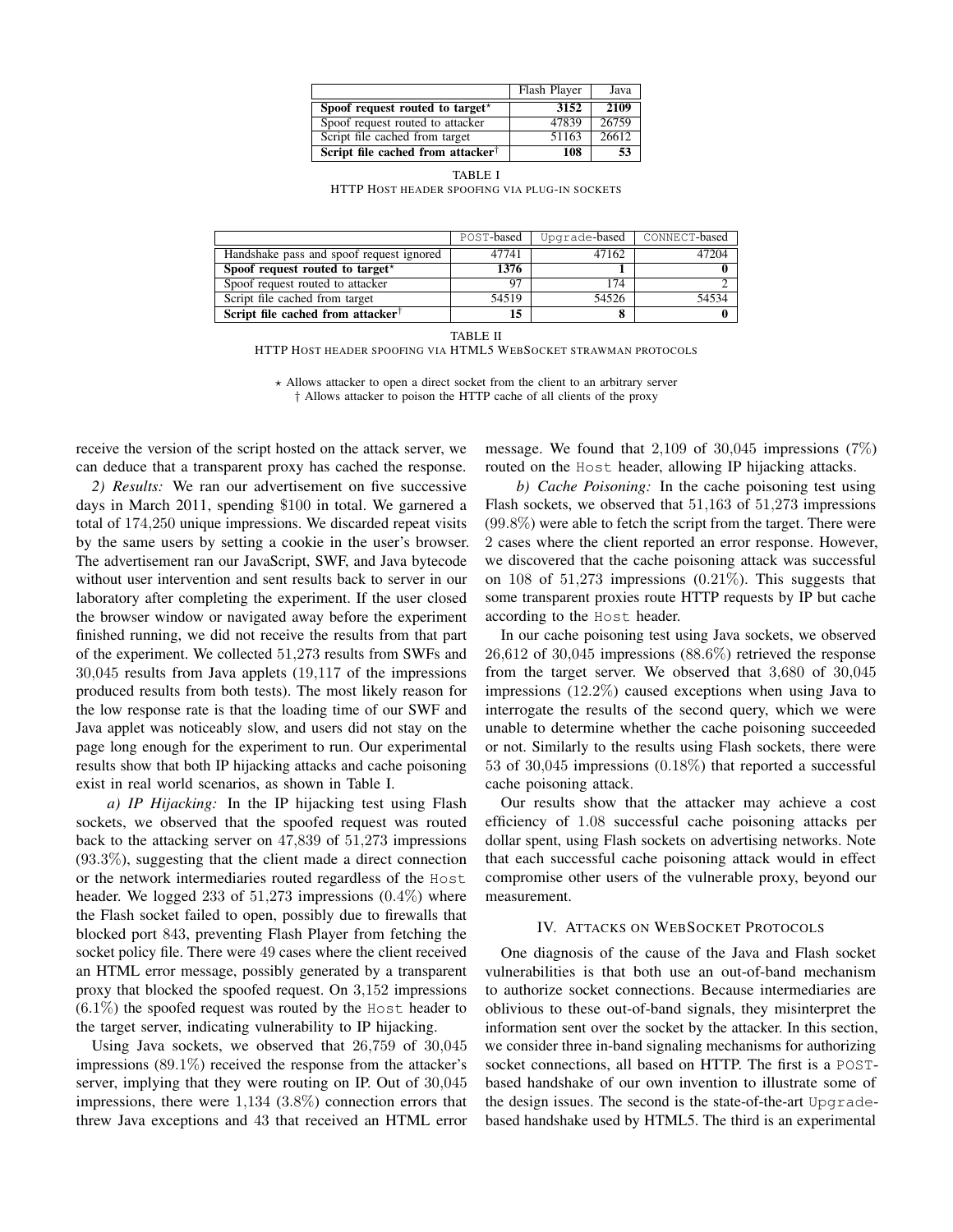CONNECT-based handshake that we designed in attempt to prevent attacks.

#### *A. POST-based Handshake*

*1) Design:* One natural approach to designing an in-band signaling mechanism is to model the handshake after HTTP. The idea here is that until we have established the server's consent to receive WebSockets traffic, we will not send any data that the attacker could not already have generated with existing browser functionality—with the HTML form element being the most powerful piece of syntax in this respect—so what could possibly go wrong? This should protect servers which do not want to speak WebSockets from being sent WebSockets data. With this goal in mind, consider the following strawman handshake based on an HTTP POST request:

*Client* → *Server:*

POST /path/of/attackers/choice HTTP/1.1 Host: host-of-attackers-choice.com Sec-WebSocket-Key: <connection-key>

# *Server* → *Client:*

HTTP/1.1 200 OK Sec-WebSocket-Accept: <connection-key>

By echoing the connection key to the client, the server consents that it accepts the WebSocket protocol. If WebSockets are less generative than the form element, then we might believe that adding WebSockets support to browsers does not increase the attack surface.

*2) Vulnerabilities:* Unfortunately, using this handshake Web-Sockets are not less generative than the HTML form element. For example, WebSocket applications can generate data that appear as framing escapes and confuse network intermediaries into handling subsequent data as new HTTP connections, instead of a continuous single HTTP connection expressed by the form element. Although we have accomplished our initial goal of not sending any non-HTTP data to WebSockets servers, we can still confuse transparent proxies.

Consider an intermediary examining packets exchanged between the browser and the attacker's server. As above, the client requests WebSockets and the server agrees. At this point, the client can send any traffic it wants on the channel. Unfortunately, the intermediary does not know about WebSockets, so the initial WebSockets handshake just looks like a standard HTTP request/response pair, with the request being terminated, as usual, by an empty line. Thus, the client program can inject new data which looks like an HTTP request and the proxy may treat it as such. So, for instance, he might inject the following sequence of bytes:

GET /sensitive-document HTTP/1.1 Host: target.com

When the intermediary examines these bytes, it might conclude that these bytes represent a second HTTP request over the same socket. If the intermediary is a transparent proxy, the intermediary might route the request or cache the response according to the forged Host header, discussed in Section III.

*3) Experiment:* To evaluate the practicality of mounting IP hijacking and cache poisoning attacks with the WebSocket handshakes, we implemented prototypes for each WebSocket handshake using Flash sockets and a WebSocket server written in Python. We reused the system from the Java and Flash socket experiment with the following changes. We setup a custom multiplexing server at port 80 on the attacking server, which forwards requests to either a standard Apache server or the WebSocket server depending on the request headers. We ran an advertisement campaign for four successive days in November 2010, spending \$20 in the Philippines and \$80 globally. Our advertisement contains a SWF which performs the WebSocket handshake, spoofs an HTTP request upon handshake success, and instructs the browser to request a script from the target server using a script tag. We experimented with how intermediaries process each WebSocket handshake. Table II shows our results.

Out of a total of 54,534 impressions, 49,218 (90.2%) succeeded with the POST-based handshake and  $5,316$  (9.4%) failed. Out of the 49,218 impressions on which we were able to run our IP hijacking test, 47,741 (96.9%) reported that no intermediaries were confused when sending the spoofed HTTP request. However, we found that the IP hijacking attack succeeded on 1,376 of 49,218 impressions (2.8%), where the client was behind a Host-routing proxy. There were 97 of 49,218 impressions (0.2%) where the spoofed request was routed by IP and 4 that received an HTML error. We ran the cache poisoning test on the clients that succeeded with the POST-based handshake, and found 15 successful cache poisoning attacks. These results show that the POST-based handshake is vulnerable to both attacks.

## *B. Upgrade-based Handshake*

*1) Design:* In an attempt to improve the security of its socket handshake, HTML5 uses HTTP's Upgrade mechanism to upgrade from the HTTP protocol to the WebSocket protocol. HTTP's Upgrade mechanism is a generic mechanism for negotiating protocols using HTTP which was originally designed for layering TLS over HTTP. HTTP's Upgrade mechanism has two pieces: a Connection header whose value is the string "Upgrade" and an Upgrade header whose value is the name of the protocol to which the client wishes to switch. Below is a simplified version of the HTML5 WebSocket handshake using HTTP's Upgrade mechanism.

## *Client* → *Server:*

GET /path/of/attackers/choice HTTP/1.1 Host: host-of-attackers-choice.com Connection: Upgrade Sec-WebSocket-Key: <connection-key> Upgrade: WebSocket

# *Server* → *Client:* HTTP/1.1 101 Switching Protocols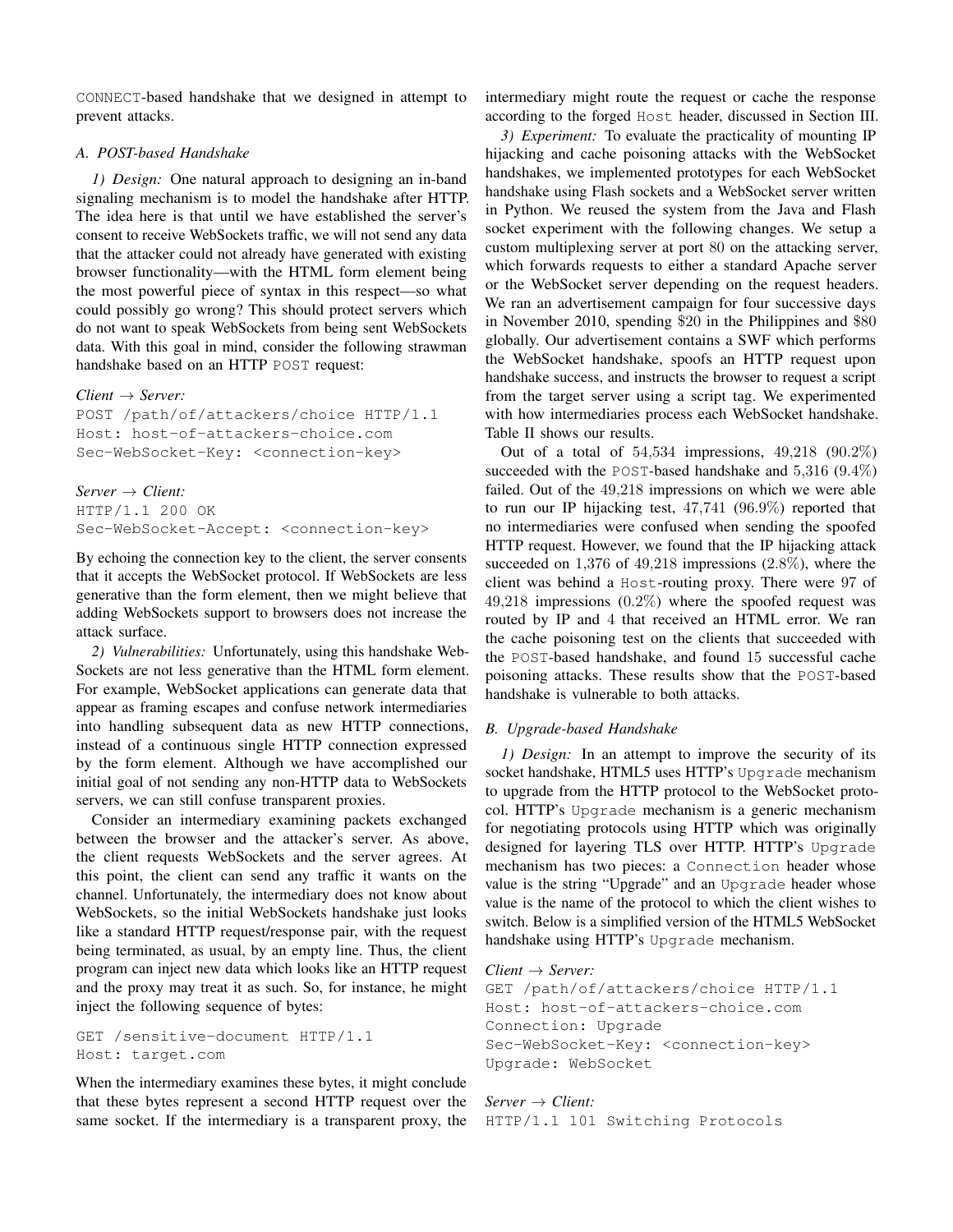```
Connection: Upgrade
Upgrade: WebSocket
Sec-WebSocket-Accept:
 HMAC(<connection-key>, "...")
```
*2) Vulnerabilities:* Unfortunately, HTTP's Upgrade mechanism is virtually unused in practice. Instead of layering TLS over HTTP using Upgrade, nearly every deployment of HTTP over TLS uses a separate port, typically port 443 (the generic name for this mode is HTTPS [16]). Consequently, many organizations are likely to deploy network intermediaries that fail to implement the Upgrade mechanism because these intermediaries will largely function correctly on the Internet today. Implementers and users of these intermediaries have little incentive to implement Upgrade, and might, in fact, be unaware that they do not implement the mechanism.

To an intermediary that does not understand HTTP's Upgrade mechanism, the HTML5 WebSocket handshake appears quite similar to our strawman POST-based handshake. These intermediaries are likely to process the connection the same way for both the POST-based handshake and the Upgrade-based handshake. If such an intermediary is vulnerable to the attacks on the POST-based handshake, the intermediary is likely to be vulnerable to the same attacks when using the Upgrade-based handshake.

*3) Experiment:* In our experiment, we tested how intermediaries in the wild process the Upgrade-based handshake. Out of a total of 54,534 impressions, 47,338 (86.8%) succeeded with the handshake and 7,196 (13.2%) failed. The handshake failed more often than the POST-based handshake, possibly when the Upgrade mechanism was unsupported and, perhaps, stripped. Out of the 47,338 impressions on which we were able to run our IP hijacking test, 47,162 (99.6%) did not receive a response after spoofing an HTTP request. We noticed that the IP hijacking attack succeeded on 1 impression, where the client was behind a Host-routing proxy. There were 174 of 47,338 impressions  $(0.37\%)$  where the spoofed request was routed by IP. One impression received an HTML error message.

Out of the 47,338 impressions that succeeded the Upgradebased handshake, we ran the cache poisoning test and found 8 successful cache poisoning attacks. The 8 impressions were also vulnerable to cache poisoning when using the POST-based handshake.

## *C. CONNECT-based Handshake*

*1) Design:* Rather than relying upon the rarely used HTTP Upgrade mechanism to inform network intermediaries that the remainder of the socket is not HTTP, we consider using HTTP's CONNECT mechanism. Because CONNECT is commonly used to establish opaque tunnels pass TLS traffic, transparent proxies are likely to interpret this request as an HTTPS connect request, assume the remainder of the socket is unintelligible, and simply route all traffic transparently based on the IP. We create a strawman handshake based on the CONNECT mechanism.

*Client* → *Server:* CONNECT websocket.invalid:443 HTTP/1.1 Host: websocket.invalid:443 Sec-WebSocket-Key: <connection-key> Sec-WebSocket-Metadata: <metadata>

*Server* → *Client:* HTTP/1.1 200 OK Sec-WebSocket-Accept: <hmac>

where <connection-key> is a 128-bit random number encoded in base64 and <metadata> is various metadata about the connection (such as the URL to which the client wishes to open a WebSocket connection). In the server's response, <hmac> is the HMAC of the globally unique identifier 258EAFA5-E914-47DA-95CA-C5AB0DC85B11 under the key <connection-key> (encoded in base64). By sending the <hmac> value, the server demonstrates to the client that it understands and is willing to speak the WebSocket protocol because computing the  $\langle$ hmac> value require "knowledge" of an identifier that is globally unique to the WebSocket protocol.

Notice that instead of using the destination server's host name, we use an invalid host name (per RFC 2606 [17]). Any intermediaries that do not recognize the WebSocket protocol but understand this message according to its HTTP semantics will route the request to a non-existent host and fail the request.

*2) Experiment:* We tested whether the CONNECT-based handshake would resist transparent proxy attacks in the real world. Out of a total of 54,534 impressions, 47,206 (86.6%) succeeded with the handshake and 7,328 (13.4%) failed. Out of the 47,206 impressions on which we were able to run our IP hijacking test, only three did receive a response after spoofing an HTTP request. We observed that the IP hijacking attack did not succeed on any clients. We logged 1 impression that returned an HTML error message. We observed 2 impressions where the spoof request was routed by IP to the attacking server, however none indicated proxy routing based on the Host header. It appears that these proxies simply passed the CONNECT to our server untouched and then treated the next spoofed request as if it were a separate request routed by IP. We proceeded to the cache poisoning test and did not find successful cache poisoning attacks.

# *D. Our Proposal*

*1) Design:* In our experiments, we found successful attacks against both the POST-based handshake and the Upgradebased handshake. For the CONNECT-based handshake, we observed two proxies which appear not to understand CONNECT but simply to treat the request as an ordinary request and then separately route subsequent requests, with all routing based on IP address. Although these proxies did not cache, it is possible that proxies of this type which cache do exist—though our data suggest that they would be quite rare. In this case the attacker would be able to mount a cache poisoning attack.

A mitigation for these attacks is to mask all the attackercontrolled bytes in the raw socket data with a stream cipher. The stream cipher is not to provide confidentiality from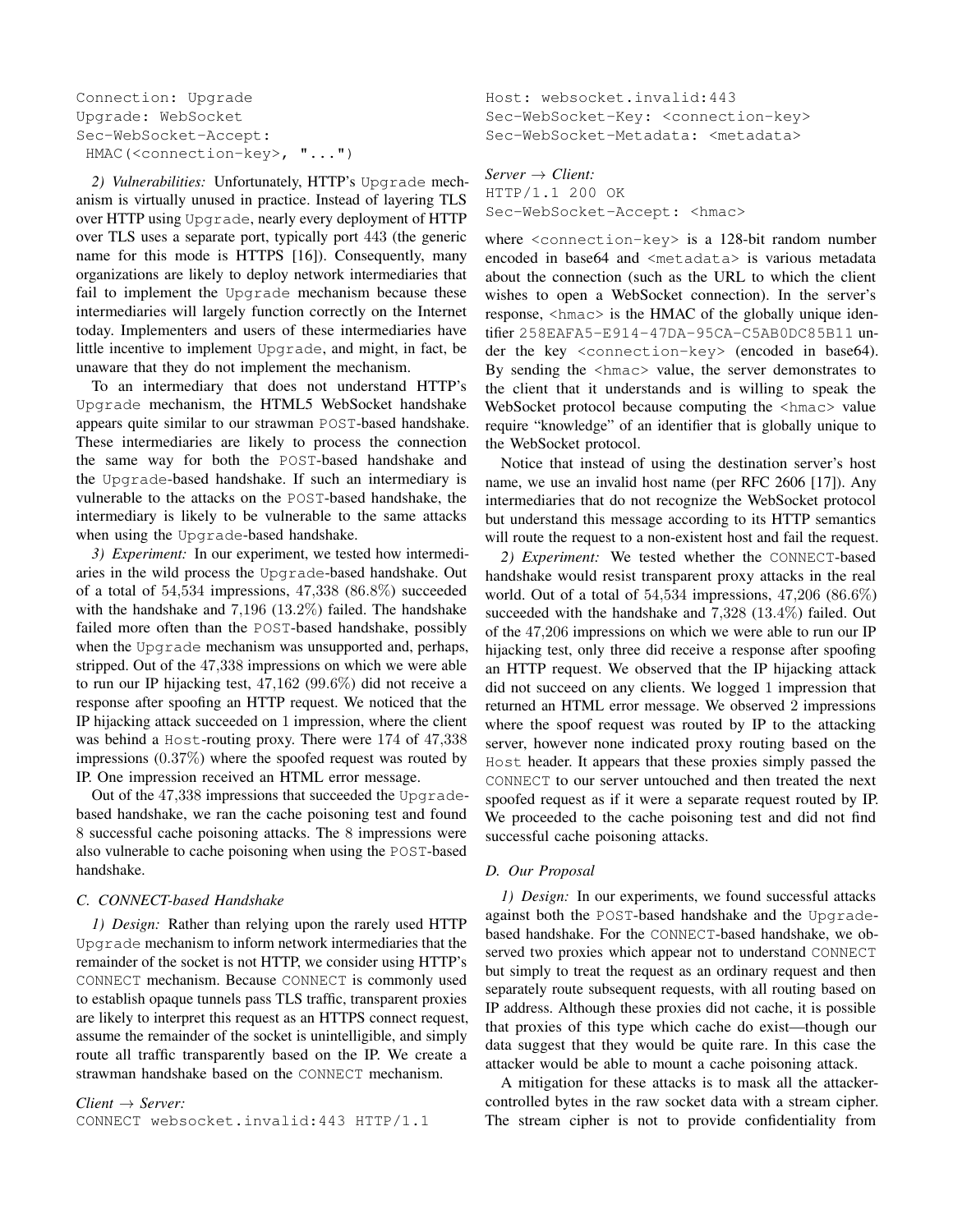eavesdroppers but to ensure that the bytes on the wire appear to be chosen uniformly at random to network entities that do not understand the WebSocket protocol, making it difficult for the attacker to confuse the receiver into performing some undesirable action.

We propose masking the metadata in the initial handshake and all subsequent data frames with a stream cipher, such as AES-128-CTR. To key the encryption, the client uses HMAC of the globally unique identifier C1BA787A-0556-49F3-B6AE-32E5376F992B with the key <connection-key>. However, encrypting the raw socket writes as one long stream is insufficient because the attacker learns the encryption key in the handshake thus can generate inputs to the socket write function that produce ciphertexts of his choice. Instead, we encrypt each protocol frame separately, using a per-frame random nonce as the top part of the CTR counter block, with the lower part being reserved for the block counter. From the perspective of the attacker, this effectively randomizes the data sent on the wire even if the attacker knows the key exchanged in the handshake. Note that each protocol frame must be encrypted with a fresh nonce and that the browser must not send any bytes on the wire until the browser receives the entire data block from the application. Otherwise, the attacker could learn the nonce and adjust the rest of the input data based on that information.<sup>4</sup> This mitigation comes at a modest performance cost and some cost in packet expansion for the nonce, which needs to be large enough that the attacker's chance of guess the nonce is sufficiently low.

In the case that the cost of encryption is a burden, Stachowiak [19] suggests using a simple XOR cipher as a lightweight alternative to using AES-128-CTR. In particular, the client generates a fresh 32 bit random nonce for every frame, and the plaintext is XORed with a pad consisting of the nonce repeated. Because the nonce is unknown to the attacker prior to receiving the corresponding data frame, the attacker is unable to select individual bytes on the wire. However, because the pad repeats, the attacker is able to select correlations between the bytes on the wire, but we are unaware of how to leverage that ability in an attack.

Other proposals with simpler transformations have been discussed in the WebSocket protocol working group, such as flipping the first bit in the frame, or escaping ASCII characters and carriage returns in the handshake. However, these proposals do not protect servers or intermediaries with poor implementation that skip non-ASCII characters. Moreover, using cryptographic masking also mitigates other attack vectors, such as non-HTTP servers that speak protocols with non-ASCII bytes. We believe masking is a more robust solution to these attacks that is more likely to withstand further security analysis.

*2) Experiment:* We evaluated the network performance of WebSockets using no masking, XOR masking (with 32 bit nonces) and AES-128-CTR masking (with 32, 64 and 128 bit nonces), modified on a Java implementation [20]. From

<sup>4</sup>A similar condition applies to TLS [18] packet writes.



Fig. 3. Performance of WebSocket data frames

slicehost.com, we acquired a 1,024 MB RAM machine as the server with uncapped incoming bandwidth and eight 256 MB RAM machines as the clients, each with 10 Mbps outgoing bandwidth. In our evaluation, we measured the elapsed time for each client to send 10 MB of application data to the server with various frame sizes, while the server handles up to 8 clients simultaneously. Results for sending 1,000 byte data frames, 100 byte data frames and 10 byte data frames are shown in Figure 3(a), Figure 3(b) and Figure 3(c), respectively. We observe that AES-128-CTR masking induces little overhead when the data frame size is as large as 1,000 bytes. However, the performance of AES-128-CTR masking drops off significantly for smaller data frames in comparison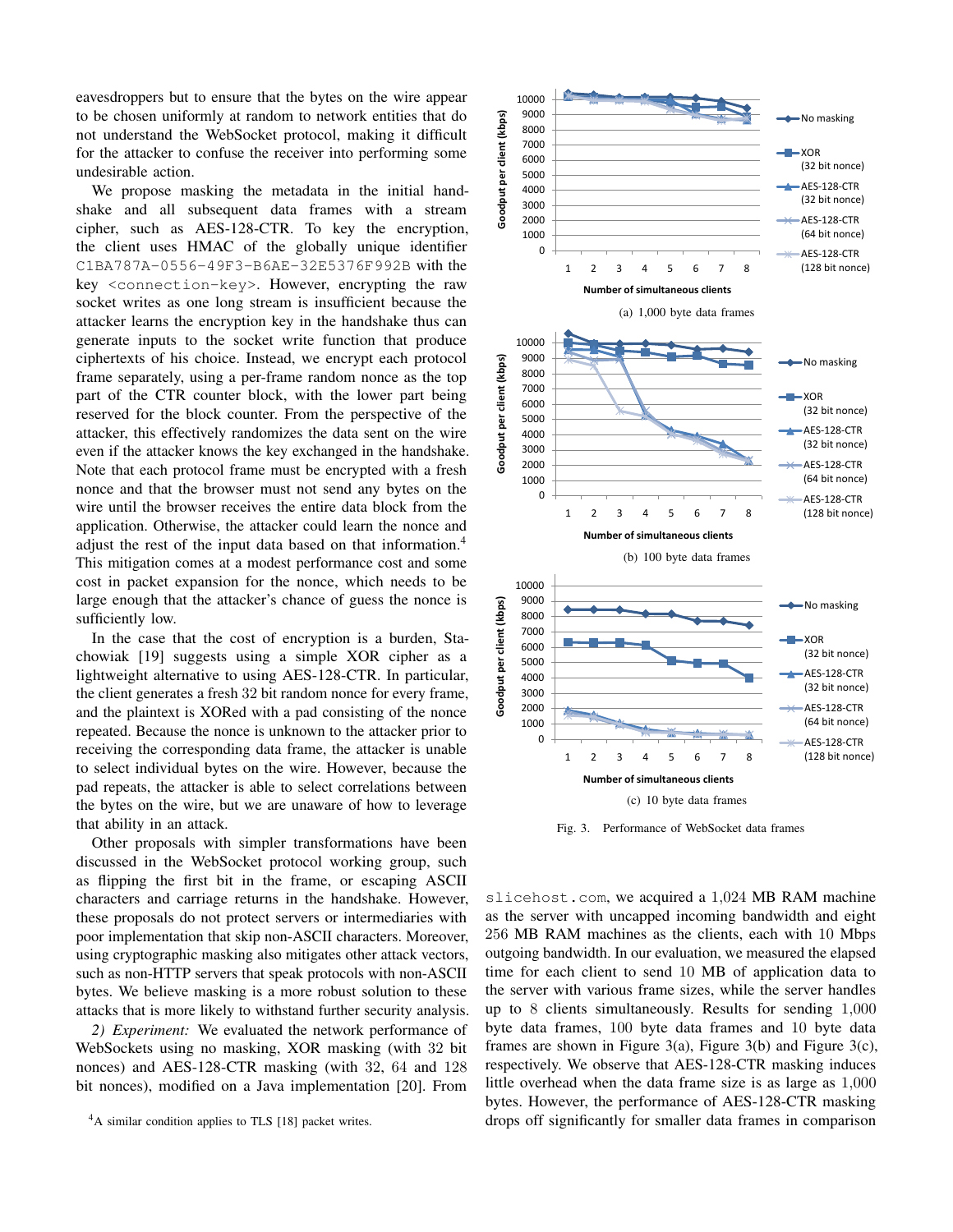with no masking, whereas XOR masking still performs at acceptable speeds.

*3) Adoption:* We reported the vulnerabilities to the IETF WebSocket protocol working group in November 2010. Due to concerns about these attacks, Firefox [21] and Opera [22] temporarily disabled the WebSocket protocol. In response to our suggestion, the working group reached consensus to prevent the attacker from controlling the bytes sent on the wire by requiring XOR-based masking. Internet Explorer adopted frame masking in their WebSocket prototype using Silverlight plug-in in HTML5 Labs [23]. We hope to assist the Flash Player and Java plug-ins in addressing these issues in the near future.

*4) Discussion:* In our study, we observe a number of misbehaving network intermediaries. Unfortunately, we are unable to determine which specific proxy implementations are vulnerable because the misbehaving proxies were almost entirely transparent. For example, the proxies did not announce their presence using the HTTP Via header, as required by the HTTP specification. Moreover, the vulnerable behavior might actually be the result of a chain of proxies, none of which are individually vulnerable.

One approach to resolving these vulnerabilities is to wait for misbehaving proxies to be replaced. However, the time horizon for replacing these proxies is unbounded. Rather than wait for these proxies to be fixed, we recommend that browser vendors resolve the issue in the HTML5 WebSocket protocol itself, as they have done. Further, we recommend that the appropriate vendors fix the related vulnerabilities in Flash Player and Java. (Note: users and enterprises can mitigate silent exploitation of these plug-in vulnerabilities by disabling the plug-ins by default and using a "click-to-Flash" authorization model.)

## V. RELATED WORK

#### *A. Cross-Protocol Attacks*

Cross-protocol attacks are used to confuse a server or an intermediary into associating a request with an incorrect protocol. We described an instance of a cross protocol attack between HTTP and the WebSocket protocol. Topf [24] describes an attack that uses HTML forms to send commands to servers running ASCII based protocols like SMTP, NNTP, POP3, IMAP, and IRC. To prevent these attacks, browsers restrict access to well-known ports of vulnerable applications, such as port 25 for SMTP. This defense cannot be applied to WebSockets because WebSockets operates over port 80, the same port as with HTTP, for compatibility. We suspect there are other forms of cross-protocol attacks and expect to address more of these problems in future work.

## *B. HTTP Cache Poisoning*

Bueno [25] describes an HTTP cache poisoning attack on web pages that rely on the value of the HTTP Host header to generate HTML links. In particular, a malicious client sends an HTTP request with a crafted Host header, causing the server to rewrite links with an arbitrary string provided by the attacker. If there is any caching going on by proxies along the way, other clients will get the exploited page with injected text. A

mitigation for these attacks is to not generate any page content using the Host header. In comparison, our cache poisoning attacks do not rely on the usage of Host header in the target page, and allow the attacker to poison the proxy's cache for an arbitrary URL on any target host.

## *C. HTTP Response Splitting*

In an HTTP response splitting attack [26], the attacker sends a single HTTP request that tricks the benign server into generating an HTTP response that is misinterpreted by the browser or an intermediary as two HTTP responses. Typically, the malicious request contains CRLF sequences that are reflected by the server into the output stream and appear to terminate the first response, letting the attacker craft the byte sequence that the browser or intermediary interprets as the second response. The attacker can mount a cache poisoning attack by sending a second request to a benign server, which causes the browser or proxy associates with the second "response" and stores in its cache. Servers can prevent the attack by sanitizing data and not allowing CRLF in HTTP response headers. In our work, we introduce new cache poisoning attacks against transparent proxies, which are not addressed by previous mitigations.

## *D. Pretty-Bad-Proxy*

Chen et. al. [27] introduce a series of attacks in which a malicious proxy breaks the end-to-end security guarantees of the TLS protocol by injecting messages that are interpreted as HTTPS responses by the browser. A malicious proxy can trick browsers into running a script of the attacker's choice in the security context of a target server by embedding scripts in HTTP error messages or by redirecting script requests to malicious servers using HTTP redirects. Browsers have mitigated these vulnerabilities by ignoring the proxy redirection and error messages received prior to completing the TLS handshake. Our work does not focus on malicious proxies. Rather, we are interested in benign-but-confused proxies. However, one should always be wary of malicious proxies when designing a secure communication protocol.

## VI. CONCLUSION

Although raw socket access is an important capability for full-featured browser-based applications, providing sockets safely has proven to be challenging. Although raw socket access requires the destination server's consent to receive raw socket traffic, our results demonstrate that raw sockets can still be abused in the presence of certain transparent proxies. Our experiments show that approximately 7% of browsers are behind proxies with implementation errors that may enable attack via one of these vectors.

The designers of consent protocols should consider how the attacker can manipulate these protocols to exploit network intermediaries that unintentionally proxy the consent of the remote server without understanding its semantics. We propose improving the security of current consent mechanisms by encrypting all the attacker-controlled bytes sent over the